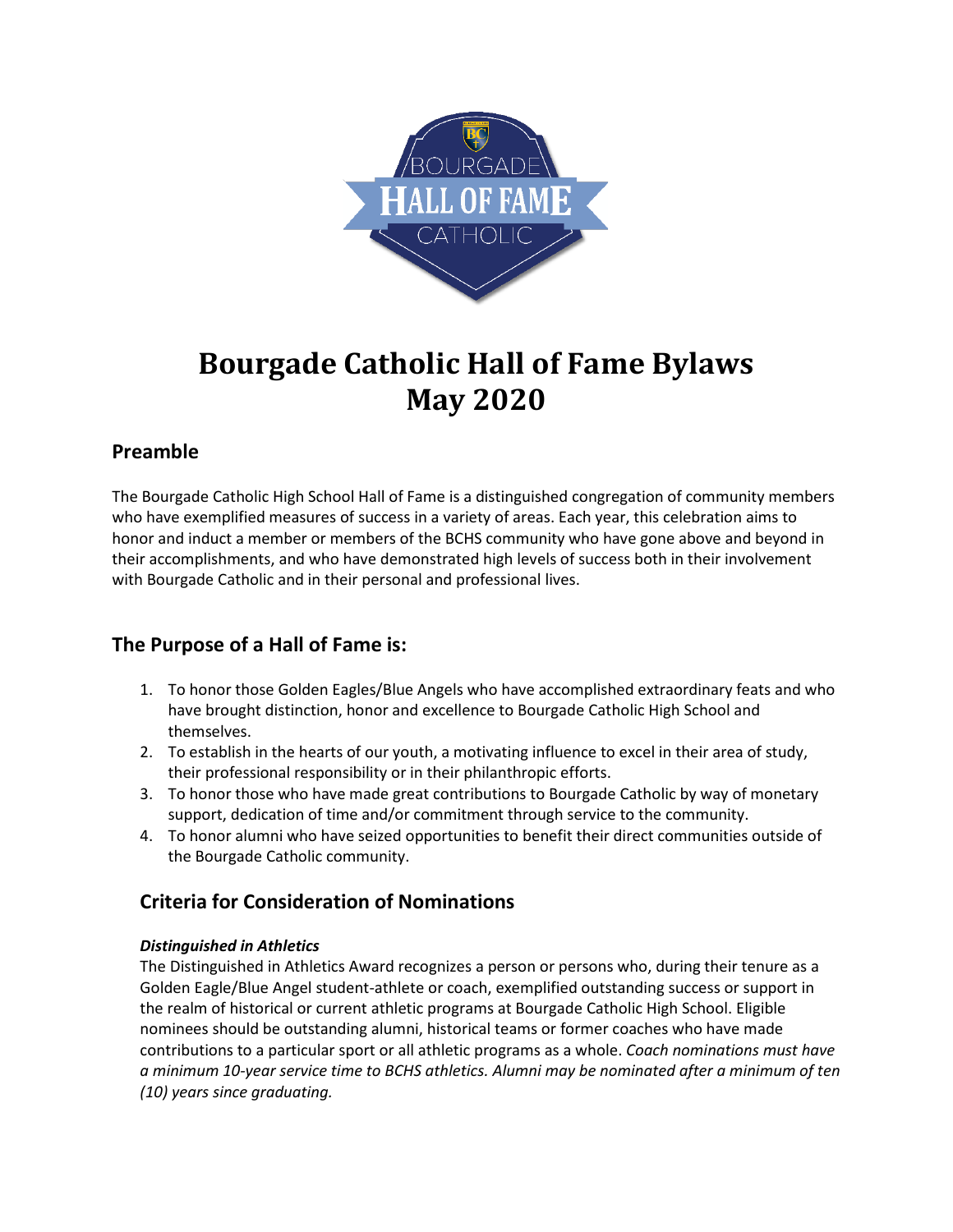#### *Distinguished Alumnus*

The Distinguished Alumnus Award recognizes outstanding alumni have achieved great accomplishment and honor for themselves, their community and for Bourgade Catholic High School in areas of: art, business, humanities, science, technology, government or philanthropy. *Nominations must have a minimum 10-year waiting period since graduating.*

#### *Distinguished in Service*

The Distinguished in Service Award recognizes outstanding alumni, faculty, staff, administrators or other community members who, through their service to the community of Bourgade Catholic High School, have exemplified the mission in committing themselves to education in the Catholic tradition. *Alumni may be nominated after a minimum of ten (10) years since graduating. Other nonalumni nominees must have a length of service to the BCHS community equal to ten (10) years or more.*

## **Criteria for Selection**

Nominees must exemplify the highest standards of ethical conduct and moral character.

Non-alumni nominees must have a minimum 10-year service time to the community of Bourgade Catholic High School.

Alumni nominees must have a minimum 10-year waiting period since their time of graduation.

No more than two (2) alumni members of the same graduating class, may be elected in any given year, unless the nomination is on behalf of an entire team or similar multi-person organization.

### **Nominations**

Nominations can be made by any person. The available online nomination form must be filled out and submitted by the deadline in order to be considered for the given year. Nominations must include a detailed outline of the nominee's accomplishments, as well as any other important qualifications.

The nomination deadline for any given year will be July  $15<sup>th</sup>$ .

Once nominated, the nominee automatically assumes a 5-year consideration period for induction into the Hall of Fame. Nominees received after the July 15<sup>th</sup> cutoff date will not be considered until the following Hall of Fame induction year.

Each year, the Hall of Fame selection committee meets to review past nominations and consider any new nominations made since the last induction meeting. At a subsequent meeting (or meetings), the committee then takes a close look and discusses the "Finalists". After the discussion using a voting procedure designated by the Hall of Fame chairperson, the selected new Hall of Fame members are announced, and the inductees are notified.

Balloting will be done secretly, and the nominee must receive more than half of the committee votes to become a Hall of Fame inductee.